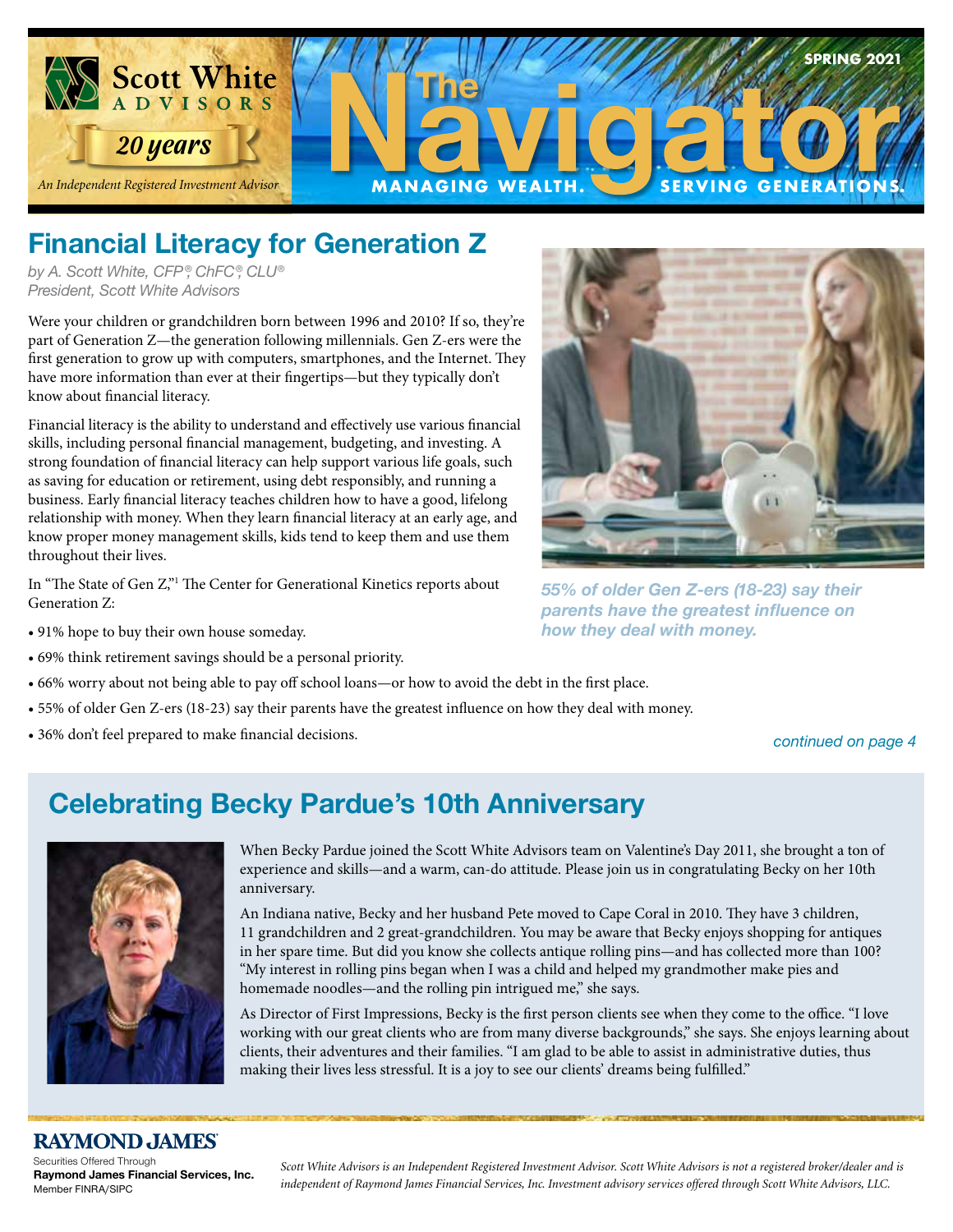

#### **Q: What is an Advance Directive?**

**A:** An advance directive is a general term for any document that provides directions about your health care when you can no longer speak for yourself. It is a written statement clarifying how you want medical decisions to be made if you are not able to make them yourself. Some examples of advance directives are a living will, a healthcare surrogate decision, and an anatomical donation. More than just a legal document, an advance directive is an ongoing conversation about what's important to you. You can change it as your circumstances change. We typically include advance directives as part of our clients' estate planning process.

**Q: Who Needs an Advance Directive?**

**A:** Anyone over the age of 18. If your children or grandchildren are over 18, I recommend that you have them execute a durable general power of attorney and

an advance directive/health care surrogate. The Health Insurance Portability and Accountability Act ("HIPAA") imposes strict penalties on health care providers who release an adult patient's information to another person, *even the patient's parents*. Under this Act, once a child turns 18, parents no longer have authority over their child's financial or medical decisions. Your child's advance directives should designate you and your spouse as their attorney-in-fact and their health care surrogate, to make financial decisions and health care decisions if they are not able to do so themselves.

ast Will

### **Jonathan White is Engaged**



Scott and Adriana are delighted to announce the engagement of their son, Jonathan, to Ellen Bossert of Buffalo, New York. After Ellen graduated as a speech pathologist from the University of Buffalo, she moved to Fort Myers for an internship and lived with a neighbor of Scott and Adriana temporarily. When Ellen's parents came to Fort Myers to visit, Ellen invited Adriana and Scott to dinner. Jonathan happened to be in town because he was moving to Chicago in a couple of days, so he joined the group for dinner, and that was the start of a relationship between Ellen and Jonathan. The couple will be married in October at the Edison Ford Winter Estate in Fort Myers.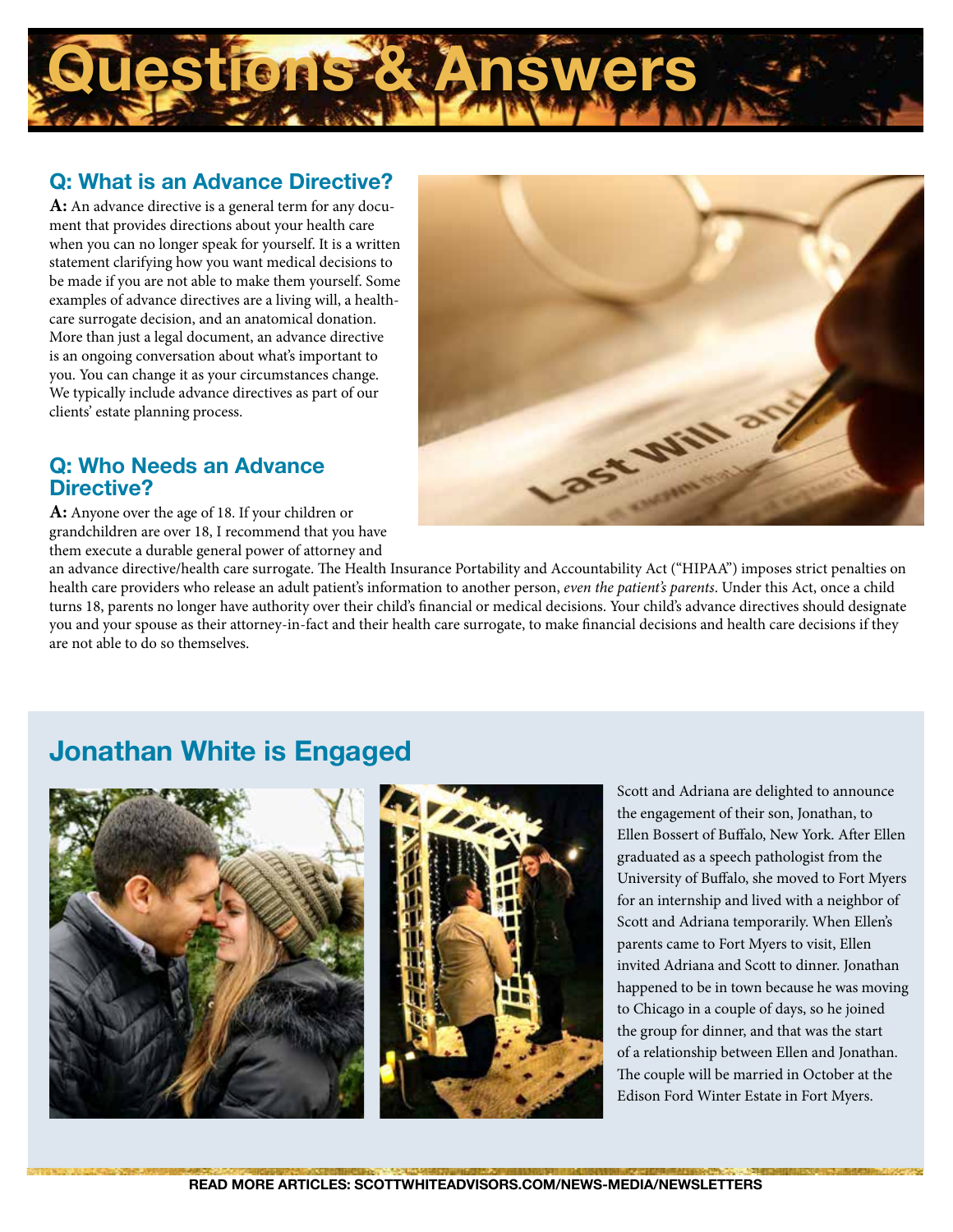# **Commentary**

## **Preparing for Retirement Challenges**

*by A. Scott White, CFP ®, ChFC®, CLU® President, Scott White Advisors*

The custom of retirement was introduced during the late 1800s. Before then, most workers continued to work until death due to low life expectancy and the absence of financial planning. Today, more people are choosing to enter semi-retirement, where they reduce their work hours or commitments, before retiring completely. Regardless of when you plan to retire, once you decide you want to retire completely, you will enter a period of "pre-retirement" until your actual retirement. That's an ideal time to take a serious look at some of the challenges you could face during retirement—and plan for them.

#### **1. Inflation: Preserving purchasing power**

In financial planning, we refer to retirement as the "asset distribution phase." Each year during retirement, everything you buy will cost more than it did the year before. For example, in 1990 a postage stamp was 25 cents; today it has more than doubled to 55 cents. Holding a percentage of your retirement

savings in equities is one way to potentially reduce the risk that inflation will adversely impact your portfolio. Many financial professionals advocate adjusting allocations—both before and after your retirement date. For example, equities may be 55 percent of your portfolio at age 65, and 35 percent at age 80. Another aspect to remember is the order of returns, not just their averages, and how that can affect the longevity of your retirement assets. If returns perform poorly during the initial period of your retirement, you could easily deplete your retirement savings.

#### **2. Longevity: Not outliving savings**

Better health care and longer life spans mean you could spend up to one-third of your life enjoying retirement. Your goal is to ensure your retirement assets last for as long as you need them. To keep your retirement income flowing, it's important to check your budget regularly (monthly or quarterly) to ensure you're not overextending yourself. Being adaptable and flexible with your budget is vital to a successful retirement. Also, you'll want to anticipate unexpected events that could potentially impact your financial picture. If you discover your housing expenses are exceeding your budget, you can move to a home that is less expensive and easier to maintain, and the sale profits can then be added to your reserves. You may also want to consider long-term care (LTC) insurance. LTC insurance helps cover nursing home costs or assisted living. The earlier you begin purchasing LTC insurance, the more reasonable the premiums.

#### **3. Emotional: Finding fulfillment in retirement**

There's a difference between being busy and being fulfilled, and planning for fulfillment is important. When is the last time you sat in a quiet place and thought about what you truly want out of your retirement, and what a successful retirement looks like for you? Regardless of your vision, embrace this new chapter of life and take the time to do what you always promised yourself you would do. Retirees find purpose and fulfillment by mentoring, teaching or volunteering. Many times they discover new passions. Professionals say that when you move into retirement, expect a transition period of 2 to 5 years. However you spend your time, make the most of it.

#### **4. Physical and/or cognitive: Declining body or brain health**

There are steps you can take to help keep your body—and your brain—healthier as you age. Stay physically active and make physical activity part of your everyday life. Physical exercise is essential for maintaining good blood flow to the brain as well as to encourage new brain cells. Aerobic exercise improves oxygen consumption, which benefits brain function. Professionals recommend avoiding sitting as much as possible. Getting out of your chair—and connecting with others—is vital. Having somewhere to go on a regular basis has shown to help keep us healthy and engaged. And when it comes to brain health, leisure activities that combine physical, mental and social activity are the most likely to prevent dementia. Also, it's advisable to follow a healthy diet and get plenty of sleep.

#### **5. Legacy: Spending vs. saving for heirs and causes**

Remember the advice that flight attendants give us—put on your oxygen mask before helping your child with their mask? The same applies to retirement: Use your funds to take care of your needs before leaving money to your heirs. Yes, many of us want to be sure our children and grandchildren have better lives in our estate planning. But it's not uncommon for retired people to deny themselves enjoyment so they can help their heirs. Unless they are disabled, your children and grandchildren can work for the life they want to achieve—just as you have. So when you establish your retirement budget, remember to indulge yourself a bit. As someone said to me, "There are loans for colleges. There are no loans for retirement."

foot plute